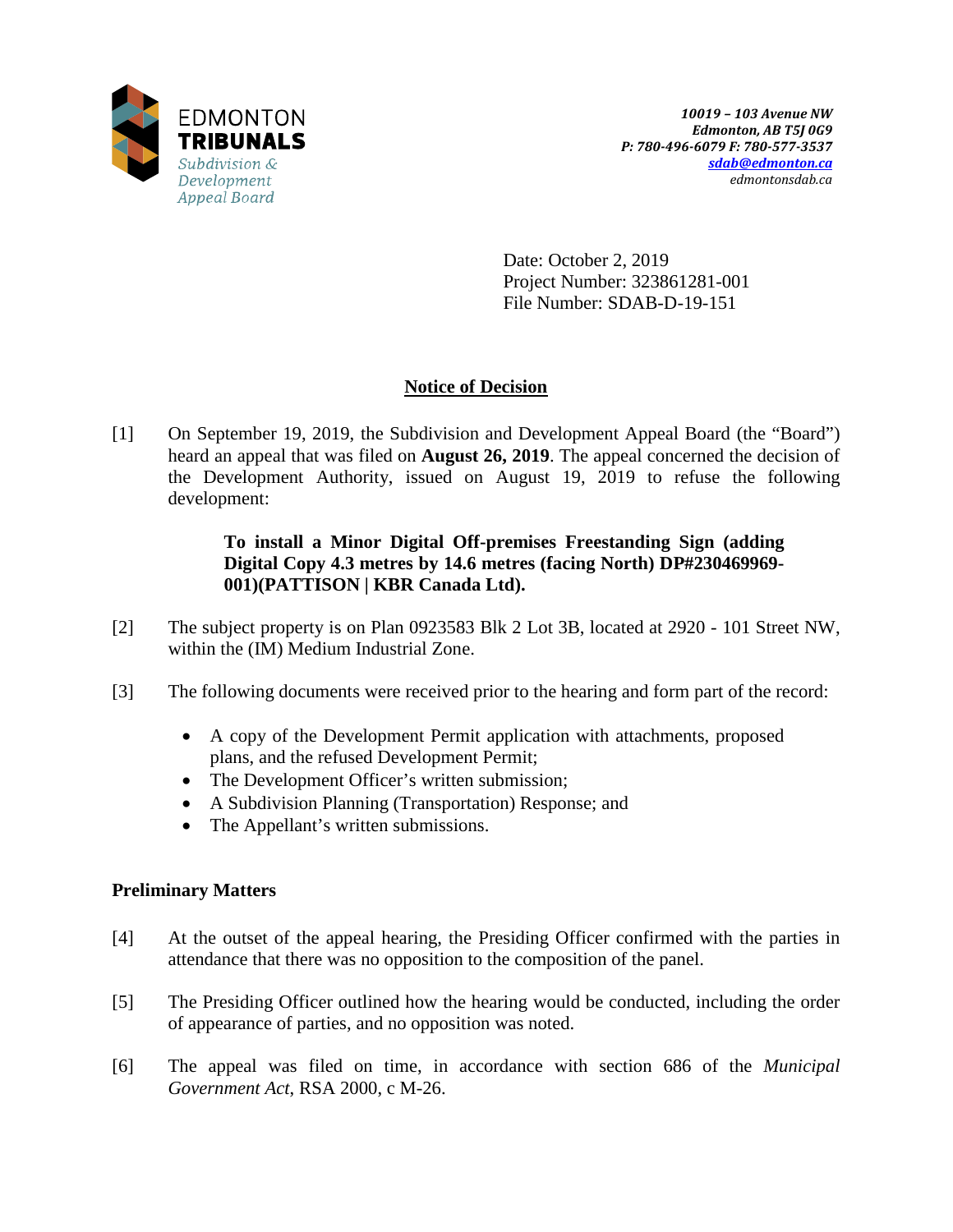#### **Summary of Hearing**

- *i) Position of the Appellant, Mr. J. Murphy, Q.C. representing Ogilvie LLP and Mr. D. Scott, representing Pattison Outdoor Advertising:*
- [7] The proposed digital sign will replace an existing, static face on an approved existing sign. The Board approved the development permit application to install one Freestanding Minor Digital Off-premises Sign with one digital panel facing south and one static panel facing north on February 10, 2017. One of the reasons for approval was that the Board found that the Calgary Trail Land Use Study ("Calgary Study") is not a Statutory Plan within the definition of the *Municipal Government Act* and therefore, is not binding on the Board.
- [8] The approved sign and the proposed digital copy actually support one of the policies of the Calgary Study which is to replace older signage with newer upgraded signage.
- [9] This application amends that approval by converting the approved static panel to a digital panel. Photographs of the street view were referenced to illustrate the location of the sign for traffic travelling south on Calgary Trail and north on Gateway Boulevard.
- [10] The sign has been operational since February 2017 without any known complaints.
- [11] An aerial view of the sign location was referenced to illustrate that it has been erected in compliance with all of the development regulations contained in the *Edmonton Zoning Bylaw* and the development permit that was approved by the Board in February 2017. Three other signs were removed.
- [12] Transportation Services supports the proposed sign at this location with the imposition of several conditions.
- [13] Mr. Murphy noted that the Development Officer was concerned that "Billboards can detract from efforts to enhance the appearance of this major entranceway". However, Calgary Trail is not an entranceway. Vehicles on Calgary Trail are travelling south and exiting the City. The proposed digital sign face will be seen by southbound traffic exiting the City.
- [14] It was his opinion that the Development Officer could not find a valid reason to refuse this development permit application and it would be difficult for the Board to find a valid planning reason to refuse this discretionary use based on the February 2017 Board decision.
- [15] All of the recommended conditions of the Development Officer are acceptable with the exception of Condition No. 1. The Development Officer is recommending that this permit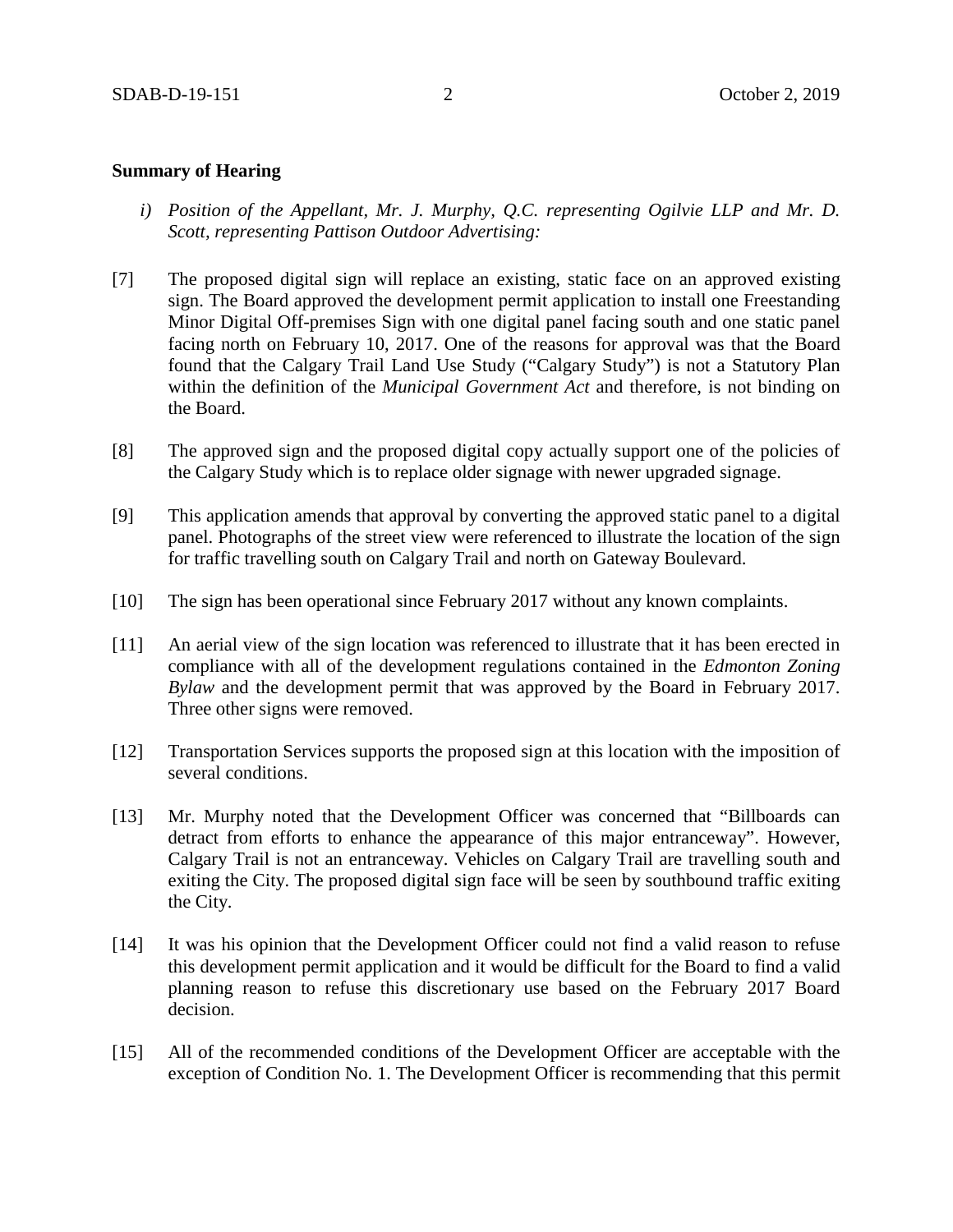SDAB-D-19-151 3 October 2, 2019

only be approved for a period of two and a half years so that it will expire at the same time as the other sign face on February 10, 2022.

- [16] Mr. Murphy agreed that the permits should expire at the same time. However, there are not two separate developments, only one sign with two faces. Therefore, he is asking that the development permit that was issued in February 2017 be amended to allow the static face of the sign to be changed to a digital panel and allow both faces to expire five years from today.
- [17] Mr. Murphy and Mr. Scott provided the following information in response to questions from the Board:
	- a) The sign has existed without any known complaints since February 2017. The development permit was approved with a condition that the City could require the sign to be de-energized if it was found to be a concern.
	- b) The development permit that was approved in February 2017 was for both the digital panel and the static panel. This development permit application is simply to replace the static panel with a digital panel. The five year term that was approved at that time was for both panels.
	- c) Approval of this development permit would amend the existing development permit to include a second digital panel. The siting of the sign will not change and the five year approval would run with the approval of this development permit application. It was his opinion that if the Development Officer could recommend approval of the permit for two and a half years that it was well within his right to make this amendment request.
	- d) This will eliminate the need to apply to have the north facing digital panel and the south facing digital panel of the existing sign renewed separately every two and a half years.
	- e) He could not confirm whether or not the Development Officer considered this application to be an extension of the existing permit.
	- f) This is a simple application. However, information incorrectly provided during the development permit application process often has to be addressed during the appeal process.
	- g) Mr. Scott clarified that the sign companies are not allowed to check the box included on the application form which reads "Are you extending the duration of an existing Off-premises Sign" because of the imposed five year approval term for signs. The scope of application for all sign renewal applications are changed by the City to read "to install" even though the sign has already been installed and is operational. This creates confusion because residents who receive notice of the development permit application assume that a new sign is being erected which is incorrect.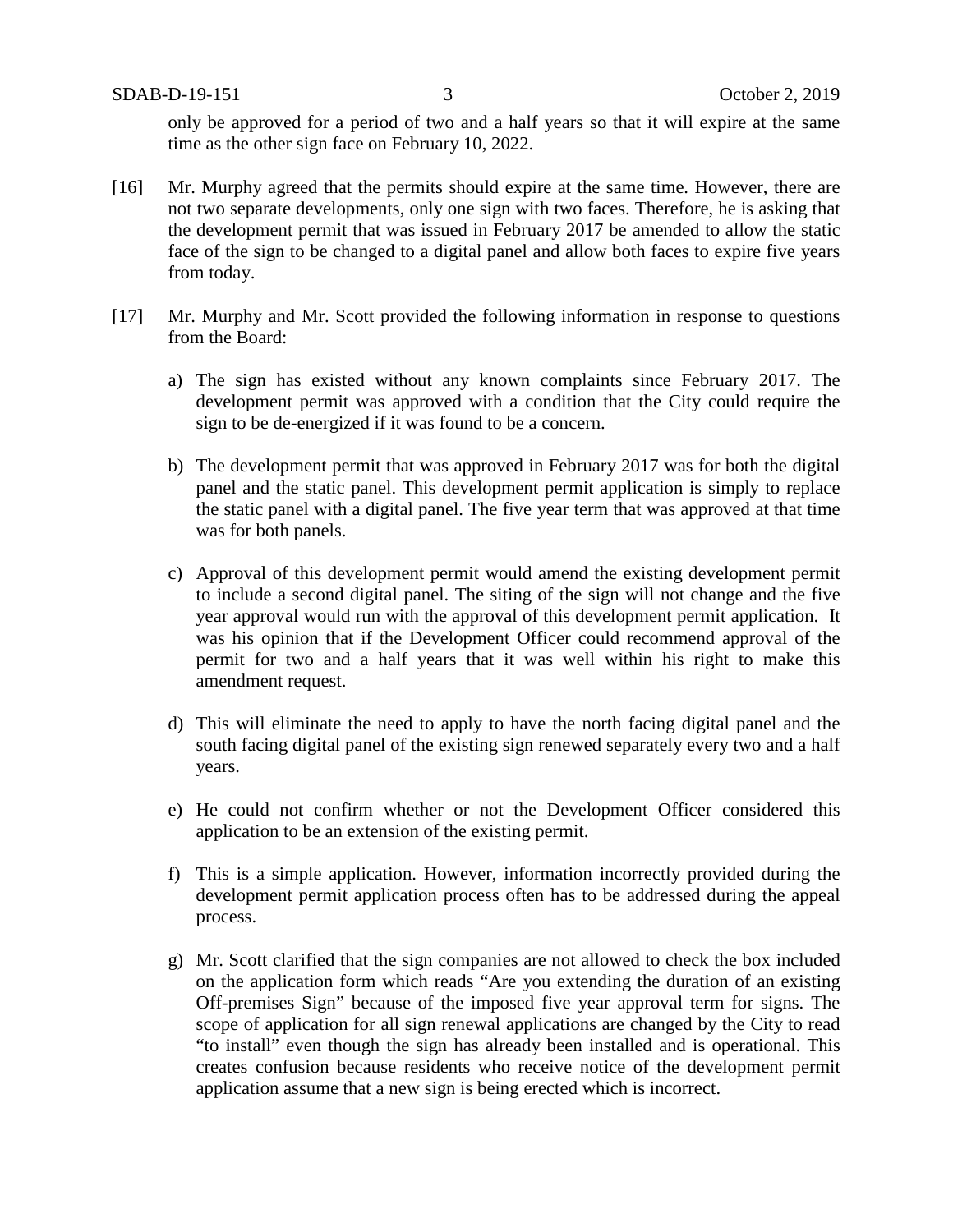- *i) Position of the Development Officer, Ms. K. Mercier:*
- [18] Ms. Mercier did not attend the hearing but provided a written submission that was considered by the Board.

#### **Decision**

- [19] The appeal is **ALLOWED** and the decision of the Development Authority is **REVOKED**. The development is **GRANTED** as applied for to the Development Authority, subject to the following **CONDITIONS**:
	- 1. The permit will expire on **October 4, 2024**;
	- 2. The proposed Minor Digital Off-premises Signs shall comply in accordance to the approved plans submitted;
	- 3. Ambient light monitors shall automatically adjust the brightness level of the Copy Area based on ambient light conditions. Brightness levels shall not exceed 0.3 footcandles above ambient light conditions when measured from the Sign face at its maximum brightness, between sunset and sunrise, at those times determined by the Sunrise / Sunset calculator from the National Research Council of Canada; (Reference Section 59.2(5)(a));
	- 4. Brightness level of the Sign shall not exceed 400 nits when measured from the sign face at its maximum brightness, between sunset and sunrise, at those times determined by the Sunrise/Sunset calculator from the national research Council of Canada; (Reference Section 59.2(5)(b));
	- 5. Minor Digital Off-premises Signs shall have a Message Duration greater than or equal to 6 seconds. (Reference Section 7.9(8));
	- 6. All Freestanding Signs, Major Digital Signs, Minor Digital On-premises Signs, Minor Digital Off-premises Signs, and Minor Digital On-premises Off-premises Signs shall be located so that all portions of the Sign and its support structure are completely located within the property and no part of the Sign may project beyond the property lines unless otherwise specified in a Sign Schedule. (Reference Section 59.2(12));
	- 7. The following conditions, in consultation with the Transportation department (Subdivision Planning), shall apply to the proposed Minor Digital Off-premises Sign, in accordance to Section 59.2.11:
		- a) That, should at any time, City Operations determine that the sign face contributes to safety concerns, the owner/applicant must immediately address the safety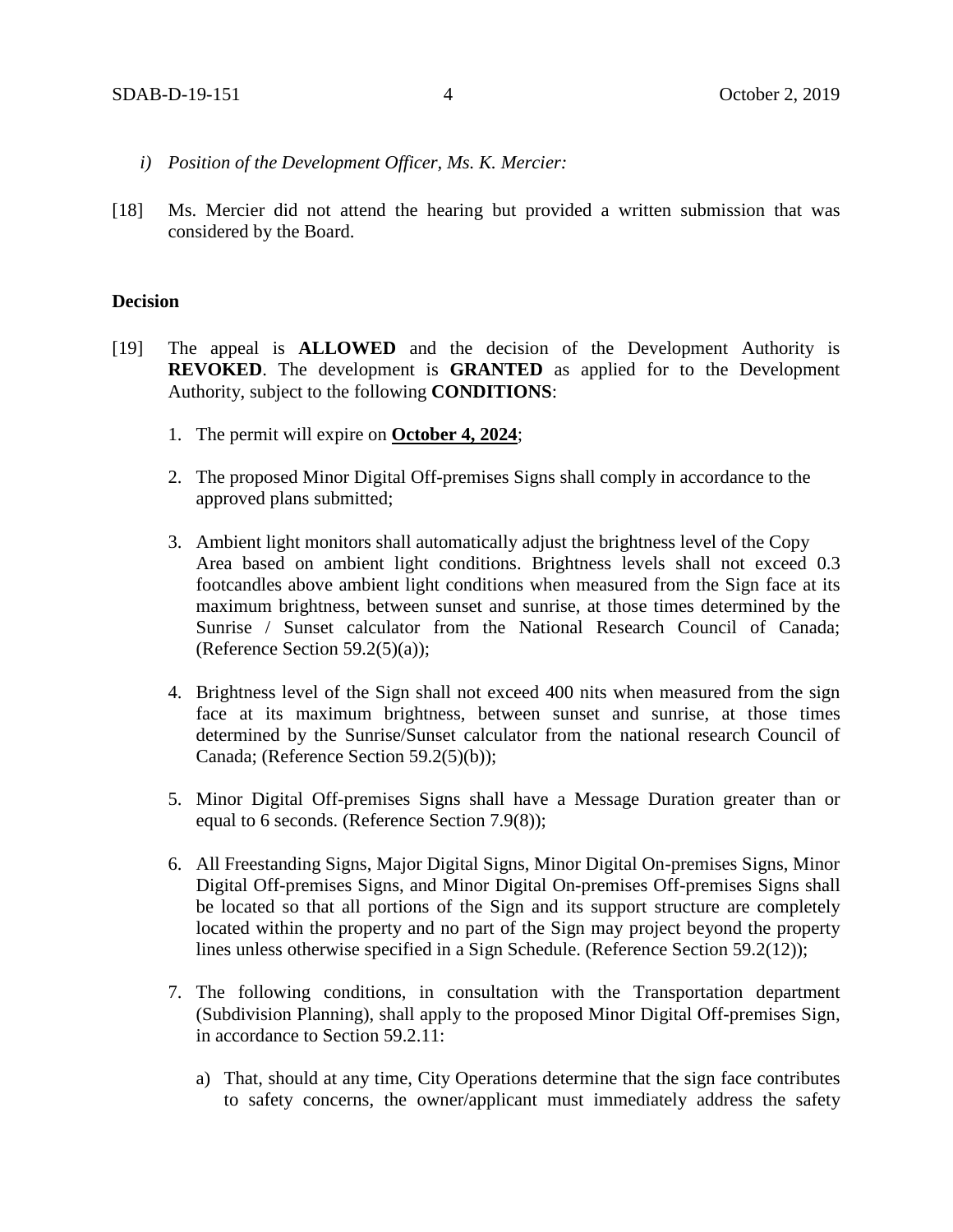concerns identified by removing the sign, de-energizing the sign, changing the message conveyed on the sign, and or address the concern in another manner acceptable to City Operations.

- b) That the owner/applicant must provide a written statement of the actions taken to mitigate concerns identified by City Operations within 30 days of the notification of the safety concern. Failure to provide corrective action will result in the requirement to immediately remove or de-energize the sign.
- c) The proposed sign shall be constructed entirely within private property. No portion of the sign shall encroach over/into road right-of-way.

### ADVISEMENT:

Should the Applicant wish to display video or any form of moving images on the sign, a new Development Application for a major digital sign will be required. At that time, City Operations will require a safety review of the sign prior to responding to the application.

#### **Reasons for Decision**

- [20] A Freestanding Minor Digital Off-premises Sign is a Discretionary Use in the (IM) Medium Industrial Zone.
- [21] The Board considered the application of the Calgary Trail Land Use Study ("Calgary Study") and the impact of the proposed Discretionary Use.
- [22] The Board heard evidence that the proposed Freestanding Minor Digital Off-premises Sign does not contravene the Calgary Study and that the Calgary Study is not a Statutory Plan. In reaching this conclusion, the Board was directed to its previous decision SDAB-D-17-022.
- [23] In that decision, the Board found:

"…the *Study* is not a Statutory Plan within the definition of the *Municipal Government Act* and therefore it is not binding on the Board. The Board has determined that some of the policies of the *Study* are conflicting and that some of the policies contained in the *Study* support the proposed development, specifically the removal of four old existing Freestanding Off-premsies Signs and upgrades an old existing Sign."

[24] This Board agrees with the reasoning in that decision and notes that it is not bound by the Calgary Study because it is not a Statutory Plan pursuant to the *City of Edmonton Charter*, 2018 Regulation, Alta Reg 39/2018 that states:

#### **(31) In section 616 of the Act,**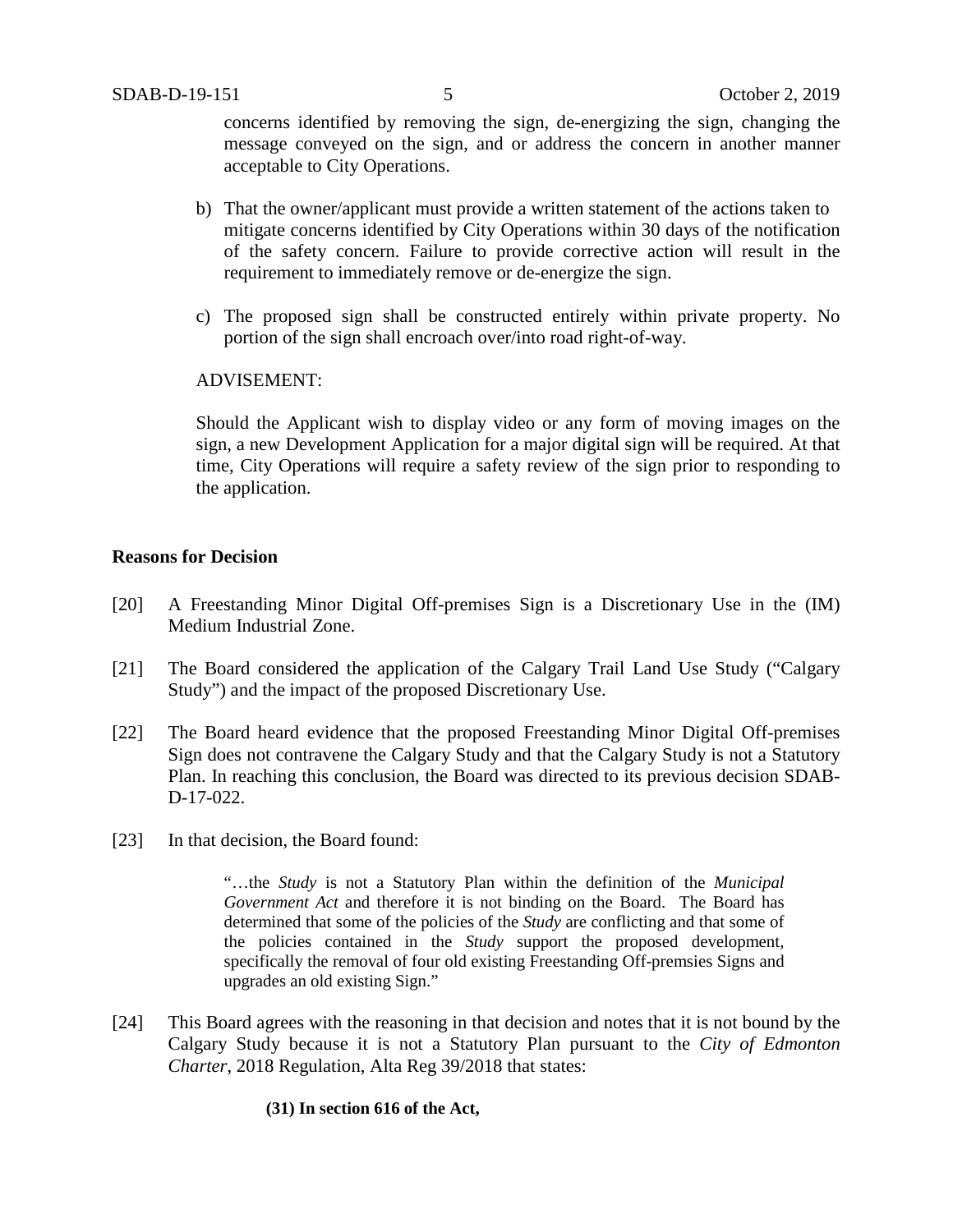#### **(e) clause (dd) is to be read as follows:**

- (dd) "statutory plan" means
	- (i) an intermunicipal development plan,
	- (ii) a municipal development plan,
	- (iii) an area structure plan,
	- (iv) an area redevelopment plan, and
	- (v) an additional statutory plan under section 635.1

adopted by the City under Division 4;

- [25] The Calgary Study is an aspirational document for future planning and policy development in this area. The Board has already found that this document is not binding on the Board but acknowledges that it may use its principles to inform decisions relating to variances or Discretionary Uses.
- [26] The Board finds that the proposed addition of a Digital Copy panel on the north side of an existing Minor Digital Off-premises Sign is reasonably compatible with the neighbourhood based on the following:
	- a) A development permit to install one (1) Freestanding Minor Digital Off-premises Sign with a digital panel facing south and a static panel facing north and to remove three existing Freestanding Off-premises Signs was approved by the Board on February 10, 2017.
	- b) This application is simply to change the approved static panel on the north side of the existing Sign to a Digital panel.
	- c) The proposed development complies with all of the development regulations pursuant to the *Edmonton Zoning Bylaw*.
	- d) The reasons for approving the Sign in February 2017 are applicable to this decision, specifically that the subject Site is located in a Medium Industrial Zone on the east side of a railway right-of-way and there is no residential development located in close proximity.
	- e) Transportation Services had no objection to the proposed location of the Sign subject to conditions that have been imposed by the Board.
	- f) Based on the evidence provided, the Sign has existed since February 2017 without any known complaint. No letters of objection were received and no one attended the hearing in opposition to the proposed development.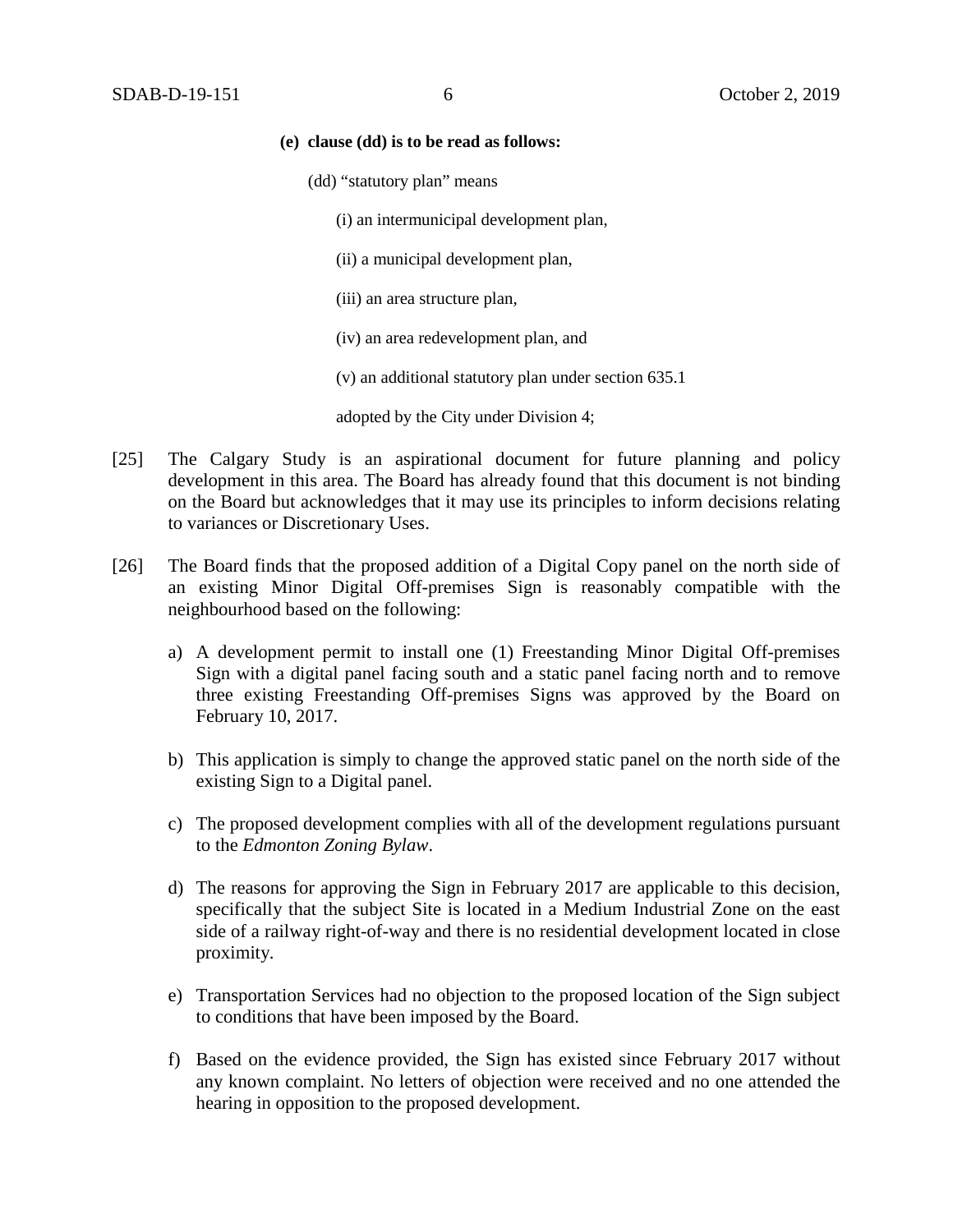- [27] The Board does not agree with the position of the Appellant that the expiry date for the south facing Digital panel of the existing Freestanding Minor Digital Off-premises Sign that was issued by the Board on February 10, 2017 could be amended as part of this development application. An amendment of that expiry date is not part of this application, has not been thoroughly reviewed by the Development Authority or other City departments and would require a separate development permit application.
- [28] Therefore, the Board has imposed the standard condition that the development permit is approved for a period of five years. The Applicant will have the opportunity to make a common application for both Digital panels of the existing Sign to align the expiry dates when the development permit for the south Digital panel expires.
- [29] The Board considered the recommended condition of the Development Officer that this development permit only be approved for two and a half years. However, the Board finds that timeframe to be restrictive and disadvantageous for the Applicant.
- [30] The Board finds that the proposed development with the conditions imposed is reasonably compatible with the neighbourhood.

Mr. V. Laberge, Presdiing Officer Subdivision and Development Appeal Board

Board members in attendance: Mr. B. Gibson, Ms. S. McCartney, Mr. J. Jones, Mr. J. Wall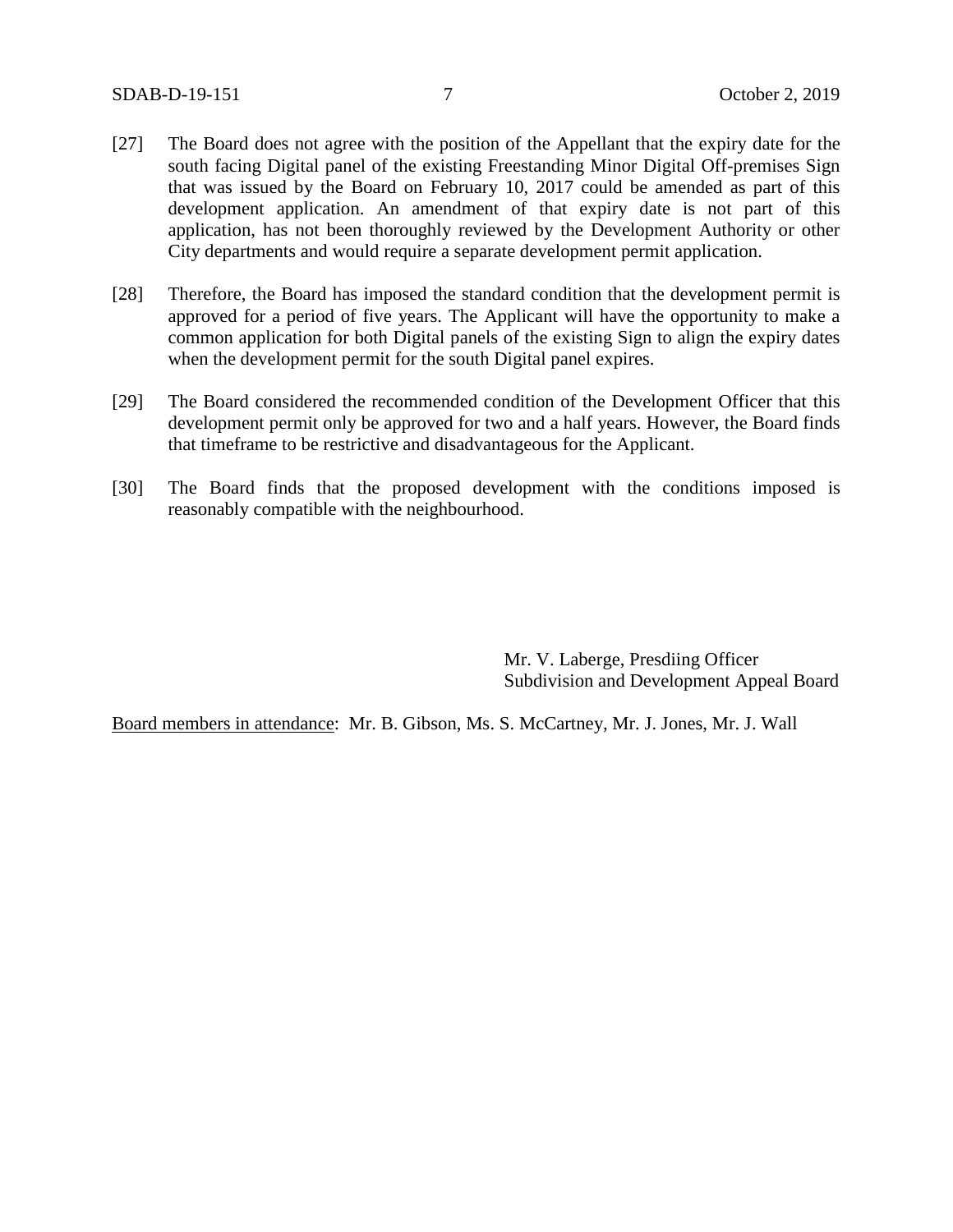### **Important Information for the Applicant/Appellant**

- 1. This is not a Building Permit. A Building Permit must be obtained separately from the Sustainable Development Department, located on the 2nd Floor, Edmonton Tower, 10111 – 104 Avenue NW, Edmonton, AB T5J 0J4.
- 2. Obtaining a Development Permit does not relieve you from complying with:
	- a) the requirements of the *Edmonton Zoning Bylaw*, insofar as those requirements have not been relaxed or varied by a decision of the Subdivision and Development Appeal Board,
	- b) the requirements of the *Alberta Safety Codes Act*,
	- c) the *Alberta Regulation 204/207 – Safety Codes Act – Permit Regulation*,
	- d) the requirements of any other appropriate federal, provincial or municipal legislation,
	- e) the conditions of any caveat, covenant, easement or other instrument affecting a building or land.
- 3. When an application for a Development Permit has been approved by the Subdivision and Development Appeal Board, it shall not be valid unless and until any conditions of approval, save those of a continuing nature, have been fulfilled.
- 4. A Development Permit will expire in accordance to the provisions of section 22 of the *Edmonton Zoning Bylaw, Bylaw 12800*, as amended.
- 5. This decision may be appealed to the Alberta Court of Appeal on a question of law or jurisdiction under section 688 of the *Municipal Government Act*, RSA 2000, c M-26. If the Subdivision and Development Appeal Board is served with notice of an application for leave to appeal its decision, such notice shall operate to suspend the Development Permit.
- 6. When a decision on a Development Permit application has been rendered by the Subdivision and Development Appeal Board, the enforcement of that decision is carried out by the Sustainable Development Department, located on the 2nd Floor, Edmonton Tower, 10111 – 104 Avenue NW, Edmonton, AB T5J 0J4.

*NOTE: The City of Edmonton does not conduct independent environmental checks of land within the City. If you are concerned about the stability of this property for any purpose, you should conduct your own tests and reviews. The City of Edmonton, when issuing a development permit, makes no representations and offers no warranties as to the suitability of the property for any purpose or as to the presence or absence of any environmental contaminants on the property.*